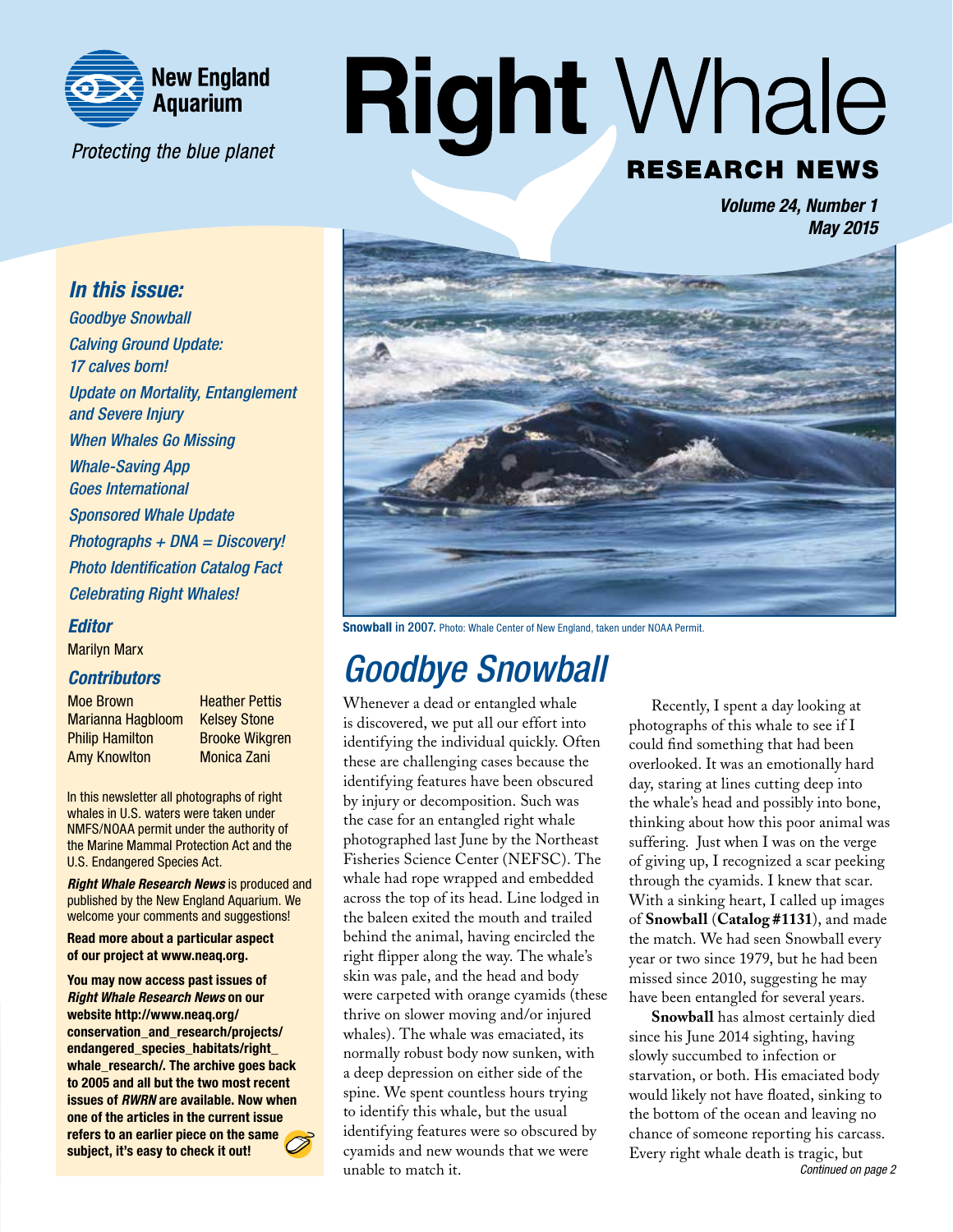#### 2 Right Whale RESEARCH NEWS

#### *Goodbye Snowball*

*Continued from page 1*

our long history with this individual and knowing the lengthy, profound suffering he endured makes his plight almost unbearable. The dramatic decrease in mortalities from ship strike means that for right whales, entanglement in fishing gear is now the leading cause of mortality, with some of these whales enduring tremendous suffering before they die. Nearly 83% of the right whale population has been entangled *at least* once, and we humans have found no effective way to mitigate this harm yet. We *must* do better.

**Snowball** is gone. All that remains is our record of his life, the children whose hearts he touched through our sponsorship program, and our sorrow for what we humans did to him.

*—Philip Hamilton*



Snowball fatally entangled in 2014. Photo: Peter Duley/NEFSC, NOAA Permit #17355

# *Calving Ground Update: 17 calves born!*

The right whale winter calving season surveys ended on March 31. Teams from Florida Fish and Wildlife Commission, Georgia Department of Natural Resources, and Sea to Shore Alliance flew aerial surveys on the calving ground with a number of different organizations working on the water and from land. The season had a slow start; only one calf was seen by the end of December, and only six more by the end of January. Luckily the numbers increased more rapidly in February and March to reach a total of 17 known calves. None of the moms are known to have lost any of their calves, so our fingers are crossed that we will see them all up north this spring and summer.

This year there are four first-time mothers, the youngest (Catalog #3646) is 9 years old. Some of the older mothers include Mantis (Catalog #1620), Clover (Catalog #1611), and Aphrodite (Catalog #1701). These three are all 28+ years old and have had 13 calves among them! Sponsorship whale Calvin (Catalog #2223), one of our favorites, who is 23 years old, gave birth to her third calf.

One of the moms has an interesting lineage—Smoke (Catalog #2605) gave birth to her third calf this year. A life-size model of a model of **Smoke's** 

mother, Sponsorship whale Phoenix (Catalog #1705), is hanging in the Smithsonian's Sant Ocean Hall in Washington D.C.—the centerpiece of an excellent educational exhibit in the National Museum of Natural History.

Lastly, the identity of one of the moms is still tentative because we only have distant images taken by an observer on a dredge in the beginning of February! With so much survey effort in the area, we had expected this mom and her calf to be seen again on the calving ground. The fact that they were not serves as a reminder of what a large area the calving ground encompasses and how, even with regular, dedicated survey efforts, it is likely that not all animals are sighted.

We all look forward to the calving season each year and hope for a large new cohort of young right whales to come into the population. We watch them with protective anticipation to see how they will fare. The first mother/ calf pairs are beginning to arrive in northern waters as this newsletter goes to print. We will update you in our next newsletter about how these calves and their diligent mothers managed during their northward migration.

*—Philip Hamilton*



Catalog #2790 tilts her head up while her calf rests on her back in waters off Georgia. This is 2790's fourth known calf. Photo: Georgia DNR, NOAA Permit #15488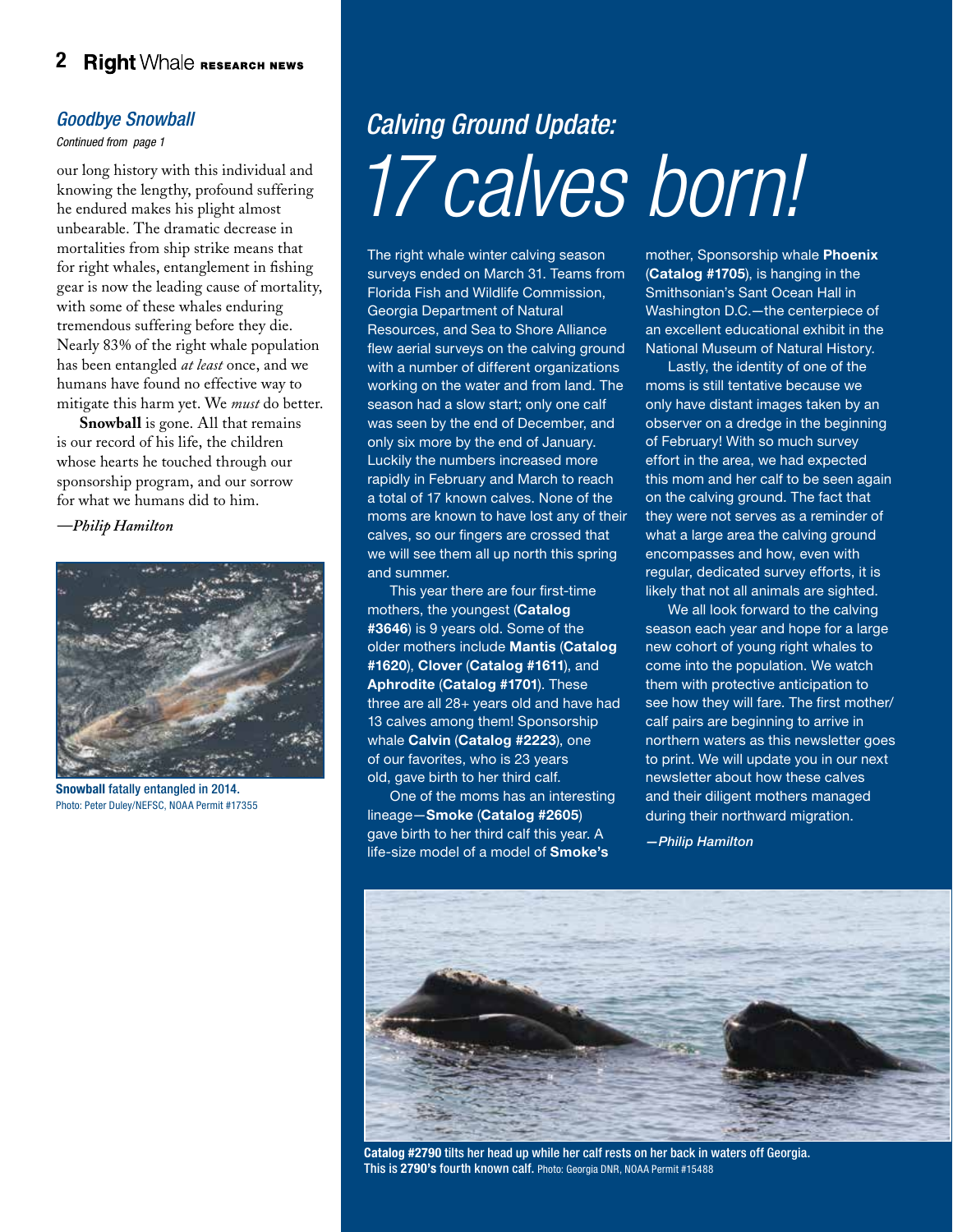

Smoke (Catalog #2605) with her third calf, east of Cumberland Island, Georgia. Photo: Georgia DNR, NOAA Permit #15488.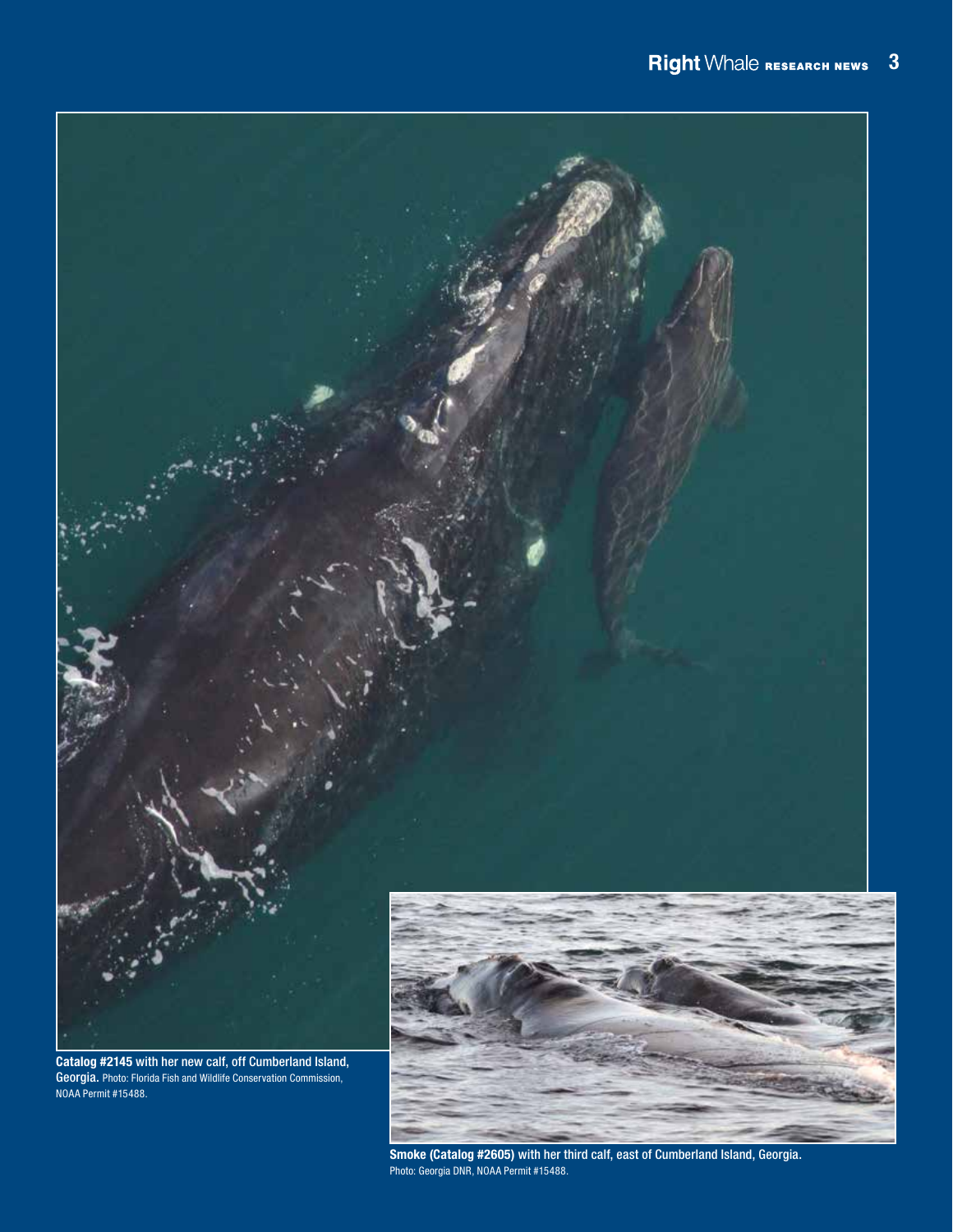# *Update on Mortality, Entanglement and Severe Injury*

*In each newsletter we report on new mortalities, entanglements and severe injuries that the population has suffered in the preceding six months and update the on-going cases. The following is a brief summary of all these known (documented) events.*

#### *Mortalities and New Entanglements*

In our last newsletter we reported on a startling number of mortality events that had been documented in the preceding six months: Four right whale carcasses had been sighted but only one was ever identified (**Catalog#3966**). After that dismal stretch we are relieved to report that there have been no right whale mortalities documented since October 2014. Additionally, our last newsletter reviewed three new entanglement cases from the preceding six months. Again, we are happy to report that there have been no new entanglements documented since the last newsletter.

 While this is exciting and welcome news, it also should be viewed with caution. In the past several months, areas with dedicated right whale surveys (like the Southeastern U.S. calving ground) faced poor weather conditions, and thus their survey efforts were somewhat limited. Other areas, such as the mid-Atlantic, have minimal survey effort in general. In addition to reduced or restricted effort, there have also been shifts in right whale distribution in the past few years. How these distribution shifts and reduced efforts affect our detection of dead and entangled whales is unknown, but it is likely that these factors could very easily under-represent such events.

#### *Severe Injury*

While there were no mortalities or new entanglements reported recently, there were two new severe injuries documented:

**• Catalog #3670** (9-year-old female) was sighted this winter by Sea to Shore Alliance in the Southeastern U.S.

The deep wound around the fluke of this unidentified whale may have been caused by an entanglement in fishing gear. Photo: Center for Coastal Studies, NOAA Permit #14603

calving grounds in December. During that sighting it was noticed that she had new and extensive entanglement wounds on her head, tail stock and on/in her mouth. She was re-sighted in late March in the waters east of Cape Cod, Mass., during a Center for Coastal Studies aerial survey. From photos taken at the time, she appears to be slightly thinner than she was in December, and there is still some question about how much injury the right side of her mouth has sustained and whether that could be hindering her feeding.

**• Unknown ID**: A right whale sighted on April 6 in Cape Cod Bay has a severe injury around the fluke and tail stock, likely from entanglement. The affected area has evidence of tissue decay and is covered by orange cyamids, which makes understanding the injury difficult. While large clusters of orange cyamids are normal on calves, they tend to be a sign of injury or declining health in adults. We are hopeful that both of these whales will be seen again from a research vessel so that shipboard photographs will allow us to better assess their health and injuries.

#### *Updates on Previously Entangled Whales (since last newsletter)*

In our last newsletter we reported on a gruesome entanglement that was photographed in late June on Georges Bank. You might remember that we simply referred to the whale as **field code-WR-2014-08**. This whale was unknown at the time because it's extremely poor body condition obscured some key identification features. It is with a heavy heart that we now report on the identity of this whale (see *Goodbye Snowball*).

#### *Previously Entangled Whales with No Current Update*

Entanglements are documented each and every year, and not all cases can be resolved through disentanglement. Often we don't have any updates on previous cases because the whale has not been re-sighted. To our knowledge these entanglements likely still persist or, in some cases, the whale may have died offshore. Currently there are 12 such entanglement cases from only the past five years. If these whales are not sighted for six years we presume they are dead, (See *When Whales Go Missing*).

*—Monica Zani*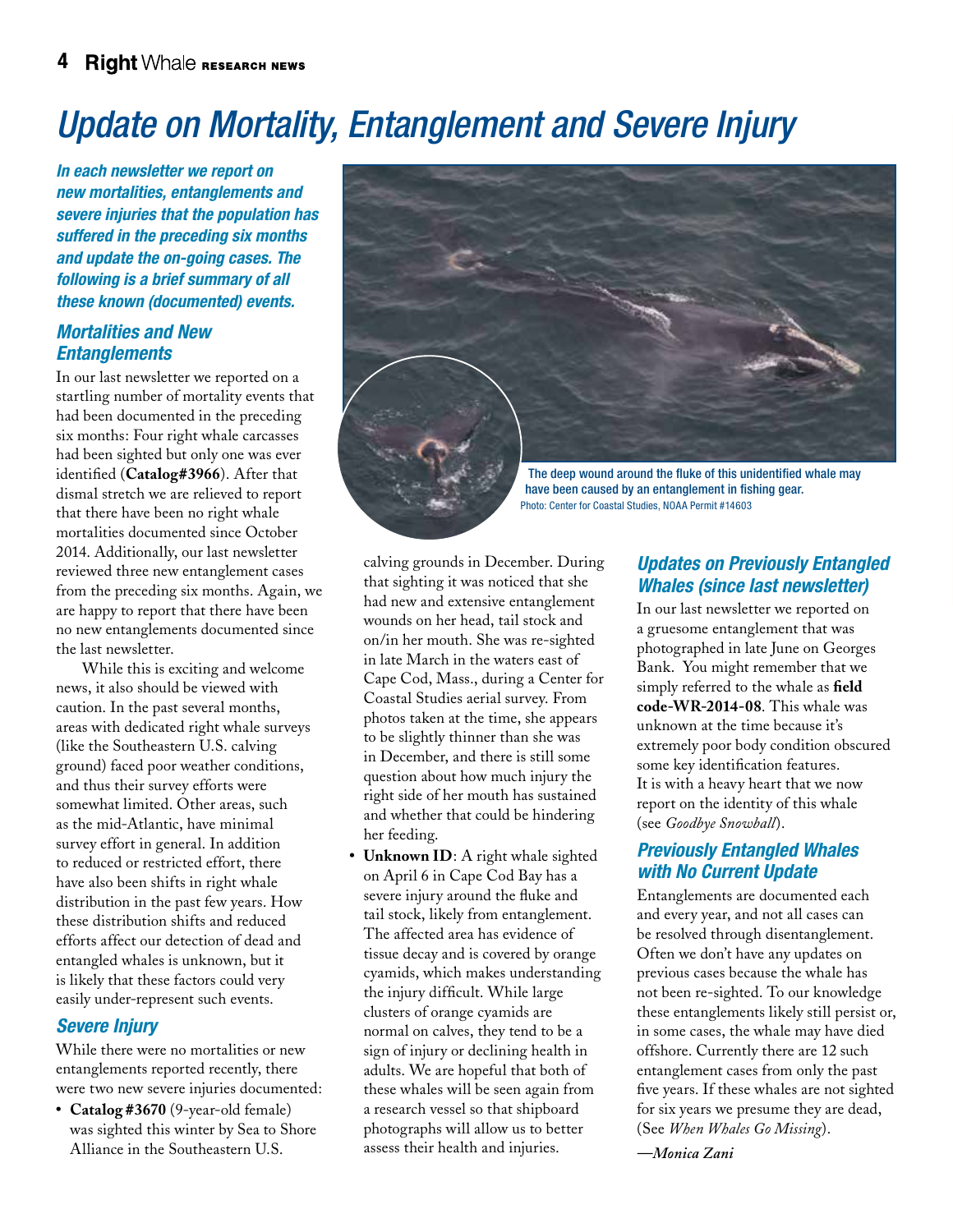### When Whales Go Missing

*Keeping track of how many right whales are alive in the North Atlantic population is an important component of the work we do.*

This information can tell us how the population is faring and how effective management initiatives are at reducing mortality. It's easy to count a whale as alive when it is seen in a given year, and in some years as many as 80% of North Atlantic right whales have been seen. But what about whales that are not seen in a given year? How do we know if they were simply not seen, or if they have died?

To answer these questions, we examined sighting gaps for individual right whales and discovered that 99% of right whales are seen at least once within a six-year period. In other words, 99% of right whales have sighting gaps of six years or less. Based on these analyses, we consider whales to be alive, even if they are not sighted, until they have not been seen for six years. Once a whale has not been seen for six years, we presume it to be dead. This is a simple tool that helps us keep tabs on the population.

To date, 159 right whales have been classified as presumed dead and the number of whales who become presumed dead varies by year (Figure 1). Only 46 whales in the population have been re-sighted after a six-year gap and 36 of them are considered to be still alive.



# *Whale-Saving App Goes International*

Large whales are vulnerable to collisions with vessels throughout the world's oceans. Whale Alert, launched in April of 2012, is a free iPhone and iPad mobile application developed by many stakeholders with the common goal of reducing lethal collisions of vessels with endangered North Atlantic right whales. The application was designed to provide a "one-stop shop" for mariners to access all U.S. vessel strike reduction regulations as well as dynamic conservation measures implemented from recent whale sightings. Whale Alert was downloaded by 15,000 users its first week and reached a larger and more diverse audience than anticipated.

Due to the interest in the application, developers recognized a need for a more advanced version. Whale Alert 2.0 was released in October of 2014 and transformed the application from an information hub developed for the shipping industry to an international, interactive two-way user interface. In addition to providing the original functions, Whale Alert 2.0 now provides

vital new features and a platform for citizen science! The app has expanded geographic coverage to include the eastern and western U.S. and Canadian coastal waters and also provides users an interface for reporting sightings of live and distressed whales. Professional mariners and the public can now contribute to international efforts to reduce vessel



strikes by contributing sighting data for multiple whale species through the inapp whale sighting report feature. The geographically smart app provides users a platform to accurately identify and report live whale sightings, but more importantly, allows for reporting sightings of dead, entangled, or stranded whales and will direct the user to the appropriate government agency or response group, expediting response to whales in distress. This allows for users to play a direct role in marine conservation science and could potentially save the lives of endangered whales along international coastlines!

Whale Alert 2.0 is an entirely new and improved application. New users and those still operating the original version are urged to go to the iTunes store and download the new version in order to benefit from all the enhanced features! Whale Alert for Android phones is coming this spring. You can learn more at www.whalealert.org.

*—Kelsey Stone and Moira Brown*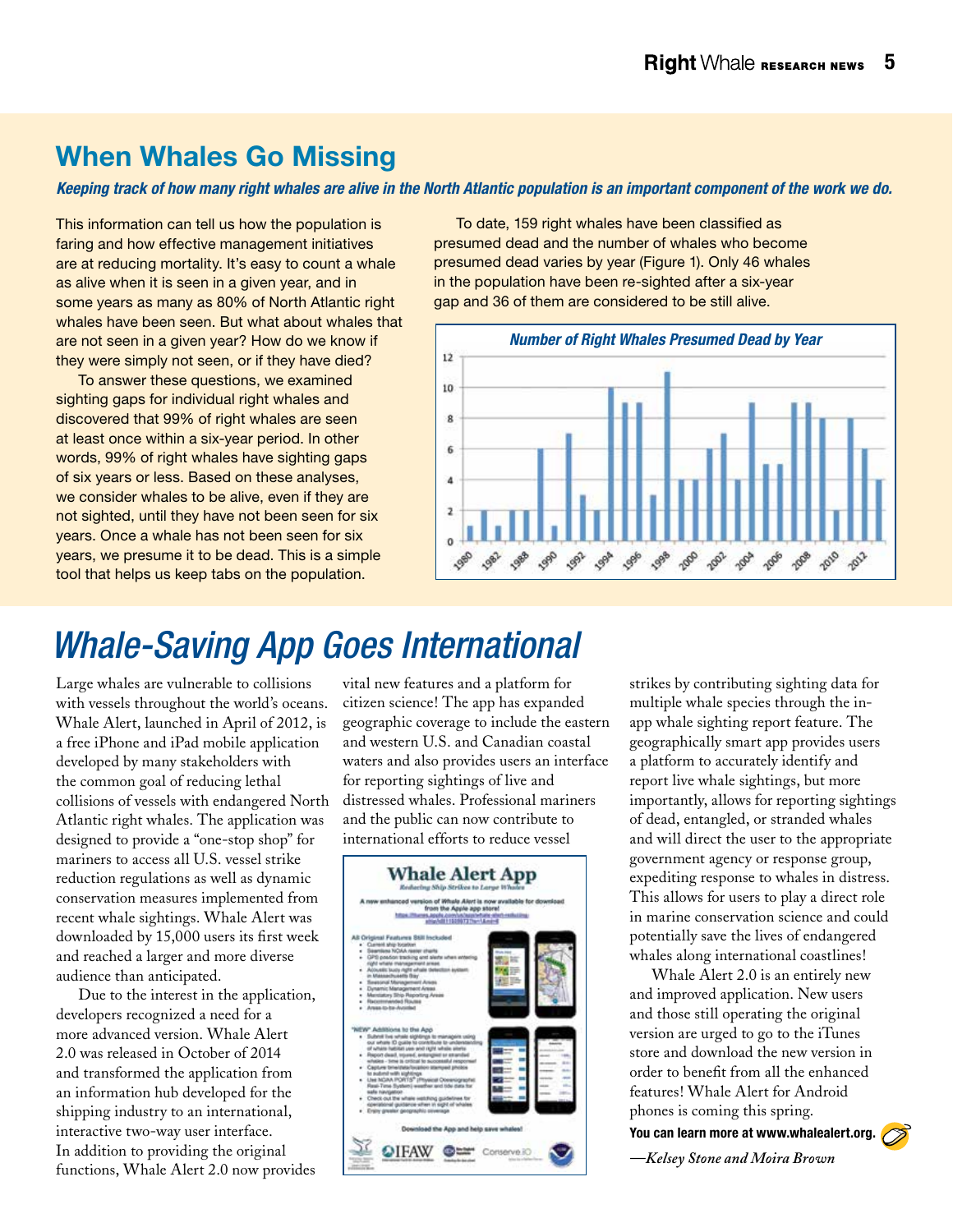# *Sponsored Whale Update*

*As curators of the North Atlantic Right Whale Catalog we are constantly processing the photographs and data that are submitted by our right whale research colleagues along the East Coast. In some cases we are not able to identify or confirm individuals until several months or more after a field season is completed. It's for that reason that we have some older, but recently discovered sightings of two of our Sponsorship whales, Shackleton and Calvin* 

Back in April 2014 **Shackleton** (**Catalog #2440**) was photographed in Cape Cod Bay by the Center for Coastal Studies (CCS) aerial survey team. The next day the Northeast Fisheries Science Center (NEFSC) aerial survey team documented him skim feeding off Race Point, the northernmost point of Cape Cod.

A May 2014 sighting of **Calvin** (**Catalog #2223**) has also been recently confirmed: She was seen in the Great South Channel by NEFSC. More recently, on February 21, 2015, **Calvin** was photographed by the Sea to Shore Alliance with a calf—her third—off the coast of Georgia! She and her calf stuck around the Florida coast for a few weeks, with several sightings in March by Florida Fish & Wildlife. Although we don't know where this calf was born, Calvin's previous calves were both first seen as newborns off North Carolina, further north than we typically first see mother/calf pairs. Considering Calvin and her 2015 calf were not seen on the calving ground until late February, it's possible that this year's calf was also born further north but just not detected there.

**Piper** (**Catalog #2320**) was photographed by CCS when she made a brief appearance in Cape Cod Bay on February 24, 2015. She'll likely be there again soon to feast on copepods!

There are no new sightings of **Phoenix** (**Catalog #1705**) to report at this time, but hopefully we'll have an update on her



Sponsored whale sightings March 2014 through March 2015. Map: Brooke Wikgren/NEAQ



Calvin and calf off Nassau Sound, Florida in March. Photo: Florida Fish and Wildlife Conservation Commission, NOAA Permit #15488.

in our next issue, so stay tuned! Sadly, because **Snowball** has likely died [see *Goodbye Snowball*] and **Starry Night** has not been seen in recent years, we have removed both of them from the sponsorship program. However, we will soon be adding a few new favorite individuals to the program, so please

be sure to visit our website over the next couple of months to learn their stories.

And as always, thank you so much for choosing to sponsor a whale. Your generous contributions help to support our research!

You can learn more at http://www.neaq.org/rwsponsor *—Marianna Hagbloom*

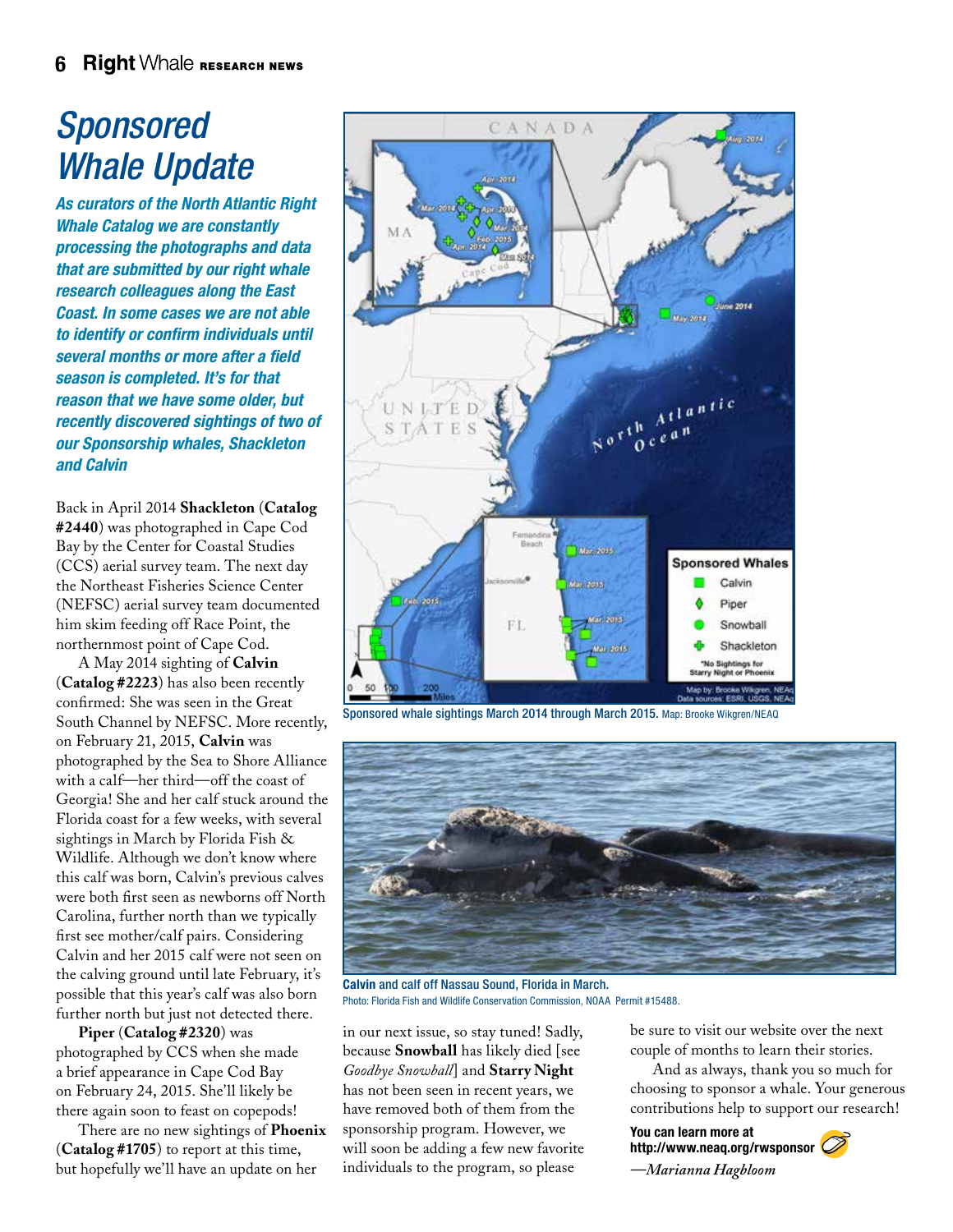# *Photographs + DNA = Discovery!*

Here at the Aquarium we curate the North Atlantic Right Whale Photo-Identification Catalog; we use photographs of unique marks to identify and track the lives of individual whales. Scientists at Trent University in Canada use DNA from skin samples to do the same thing with the same individuals. It is important to link and compare these databases in order to sort out any potential errors. During this process we also make some interesting discoveries. With funding from the Institute of Museum and Library Services (IMLS), we have been undergoing a very detailed comparison of the two databases. We did this once before and found very low error rates of about 3% in both databases. Since that time, hundreds of DNA samples and newly identified whales have been added to each database and additional information has been uncovered to rectify particularly challenging discrepancies from the past. My colleagues in this endeavor are Dr. Brenna MacLeod Frasier (St. Mary's University) and Dr. Brad White (Trent University), with assistance

from Nguyen Thi Xuan Nguyen and Matt Harnden. Below are just three of the many interesting stories that have unfolded through this painstaking, yet always interesting, work.

We saw **Morse** (**Catalog #1608**) and her calf in the Bay of Fundy and collected a sample from the calf. But, once analyzed, the genetics from that sample were not consistent with it being from Morse's calf. The answer: There were actually two calves with the mother that day, but they were surfacing at different times and they looked similar (it is not uncommon for calves to associate with other whales while their moms are feeding at depth). We had actually detected the second calf (**#3310**, the calf of **#2301**) when processing the photos, but had assigned the genetic sample to the wrong calf.

A mother of the year, **Catalog #1814**, was seen four times in a row in August through December without her calf, so we assumed that her calf had died. But lo and behold, a whale that we had believed to be a 1-year-old that

same year based on its size and head shape was genetically consistent with being **#1814's** calf. However, it was seen in a completely different habitat than where its mother had been seen, indicating the calf had been weaned earlier than most calves—a happy and unexpected discovery. We know a calf can be weaned early and survive (such as Sponsorship whale **Calvin**), but it is rare.

Along a similar vein, a carcass that we thought was a calf based on its length was found in the Bay of Fundy, but we couldn't figure out which mother it belonged to. Years later, we found that it genetically matched the uncataloged calf of **Catalog #1604**, born the year before; and once we knew who it was genetically, we confirmed that match photographically. It was in fact, not a calf at all but a very small 1-year-old.

We are only part way through our work, so I am sure there will be many more interesting stories to share!

*—Philip Hamilton*

#### *Photo Identification Catalog Fact:*

*Did you know that the earliest identified whale sighting in the Catalog is from 1935?* 

The photograph is of Catalog #1045 and her calf off the coast of Florida; sadly the photos were from a newspaper article about sport fisherman killing a whale (#1045's calf). This turned out to be the last right whale legally hunted and killed in U.S. waters!

#### *Do YOU have pictures of a right whale?*

If so, please contact rwdata@neaq.org to submit any photos you may have obtained and help right whale researchers learn more about the species!

#### *If you sight a right whale*

Always contact the Coast Guard by radio or call the NMFS hotline at 866-755-6622 to report your sighting (or, if in Canadian waters, the DFO hotline at 506-529-5838).

#### *Remember*

It is illegal to approach within 500 yards of a right whale in U.S. waters.

This grainy photo from a 1935 newspaper shows a man about to shoot and kill a right whale calf. Many decades later the adult female whale in the background was matched to Catalog #1045. In 1995 she was sighted with a deep propeller wound to her head; she has not been seen again. Photo: *New York Herald Tribune*